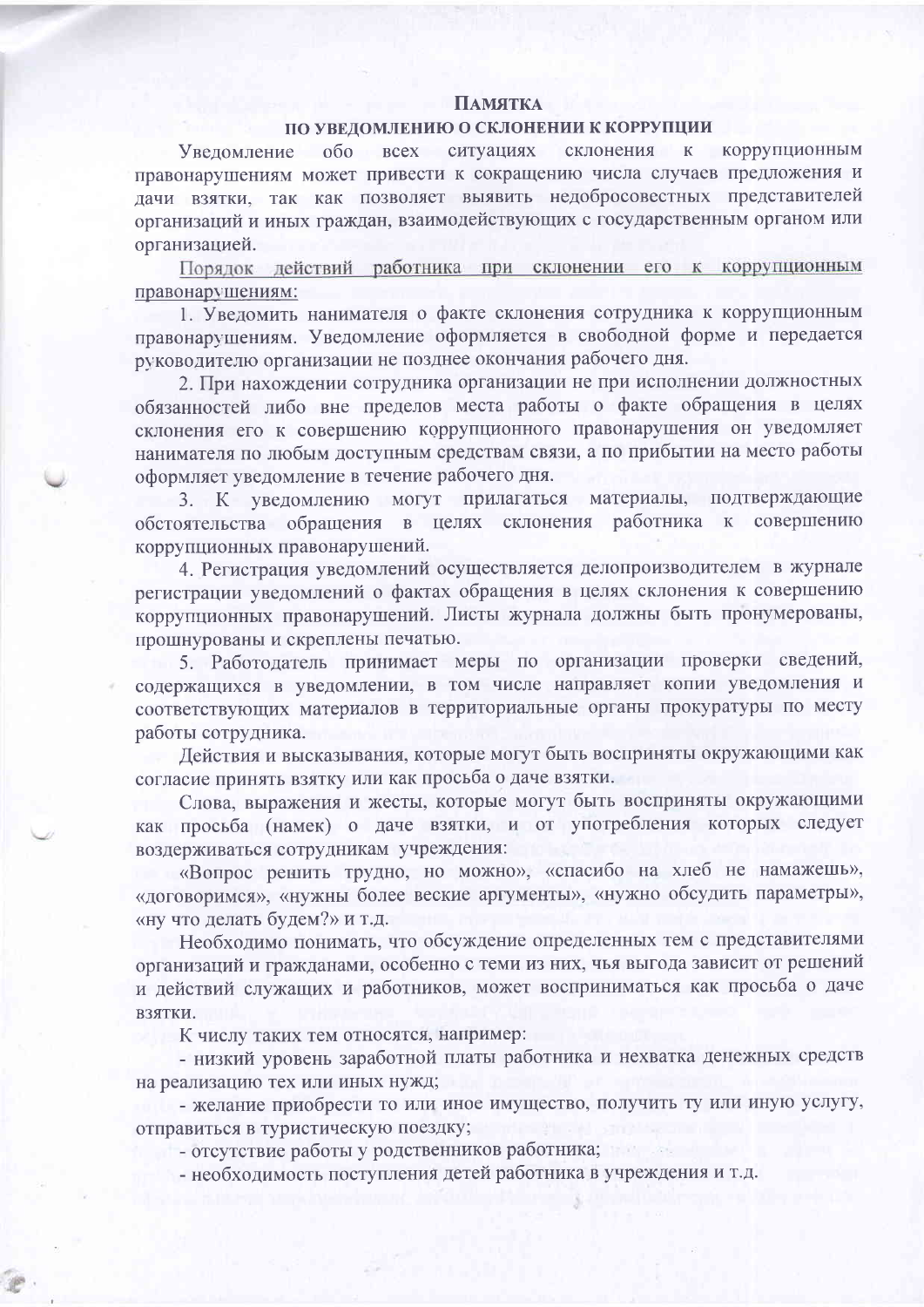Определенные исходящие от сотрудников предложения, особенно если они адресованы представителям организаций и гражданам, чья выгола зависит от их решений и действий, могут восприниматься как просьба о даче взятки. Это возможно даже в том случае, когда такие предложения продиктованы благими намерениями и никак не связаны с личной выгодой работника.

К числу таких предложений относятся, например, предложения:

- предоставить работнику и (или) его родственникам скидку;

- воспользоваться услугами конкретной компании и (или) экспертов для устранения выявленных нарушений, выполнения работ в рамках государственного контракта, подготовки необходимых документов;

- внести деньги в конкретный благотворительный фонд;

- поддержать конкретную спортивную команду и т.д.

А совершение сотрудниками определенных действий может восприниматься, как согласие принять взятку или просьба о даче взятки. К числу таких действий, например, относятся:

- получение подарков, даже стоимостью менее 3000 рублей;

- посещения ресторанов совместно с представителями организации, которая извлекла, извлекает или может извлечь выгоду из решений или действий (бездействия) работника.

## Типовые ситуации конфликта интересов и порядок уведомления о возникновении личной заинтересованности

1. Конфликт интересов, связанный с использованием служебной информации. Описание ситуации: работник использует информацию, полученную в ходе исполнения служебных обязанностей и недоступную широкой общественности.

Меры предотвращения и урегулирования: служащему запрещается разглашать или использовать, сведения, отнесенные в соответствии с федеральным законом к сведениям конфиденциального характера, или служебную информацию, ставшие ему известными в связи с исполнением должностных обязанностей. Указанный запрет распространяется, в том числе и на использование не конфиденциальной информации, которая лишь временно недоступна широкой общественности. В связи с этим работнику следует воздерживаться от использования в личных целях сведений, ставших ему известными в ходе исполнения служебных обязанностей, до тех пор, пока эти сведения не станут достоянием широкой общественности.

2. Конфликт интересов, связанный с получением подарков и услуг.

Описание ситуации: служащий, его родственники или иные лица, с которыми служащий поддерживает отношения, основанные на нравственных обязательствах, получают подарки или иные блага (бесплатные услуги, скидки, ссуды, оплату развлечений, отдыха, транспортных расходов и т.д.) от физических лиц или организаций, в отношении которых служащий осуществляет или ранее осуществлял отдельные функции государственного управления.

Меры предотвращения и урегулирования: служащему и его родственникам рекомендуется не принимать никаких подарков от организаций, в отношении которых служащий осуществляет или ранее осуществлял отдельные функции государственного управления, вне зависимости от стоимости этих подарков и поводов дарения. За исключением случаев дарения подарков в связи с протокольными мероприятиями, служебными командировками и другими официальными мероприятиями, стоимость которых превышает три тысячи рублей.